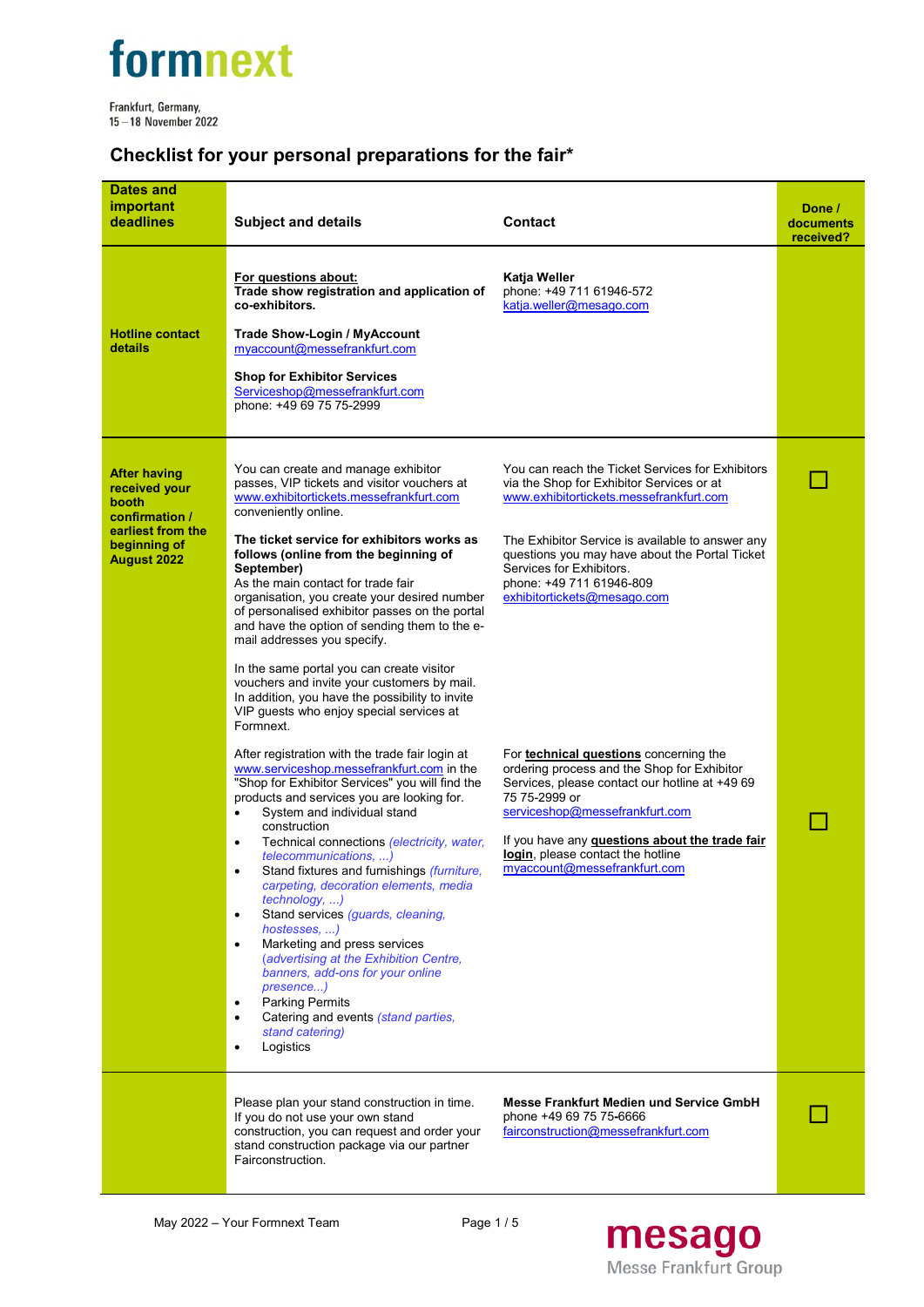# formnext

Frankfurt, Germany,<br>15 – 18 November 2022

## **Checklist for your personal preparations for the fair\***

| Stand rental<br>invoices                     | You will receive the first advance invoice<br>for your stand rental (50%) separately shortly<br>after receipt of the stand confirmation.<br>The second instalment payment (final<br>invoice) is due in September. You will receive<br>a separate invoice for this, as well as the<br>invoice for the mandatory digital package.<br>If you have specified "electronic invoicing" in<br>the registration form, you will receive the<br>invoices directly from our system to the e-mail<br>address you have named (sender: noreply-<br>outbound-invoice@mesago.com)                                                                                                                                                           | If you have any questions, please contact<br>your sales manager:<br>Hall 11.0 & 12.0: Thomas Rosén<br>phone: +49 711 61946-563<br>thomas.rosen@mesago.com<br><b>Hall 11.1: Anabell Condemi</b><br>phone: +49 711 61946-569<br>anabell.condemi@mesago.com<br>Hall 12.1: Ina Kumm<br>phone: +49 711 61946-509<br>ina.kumm@mesago.com |  |
|----------------------------------------------|----------------------------------------------------------------------------------------------------------------------------------------------------------------------------------------------------------------------------------------------------------------------------------------------------------------------------------------------------------------------------------------------------------------------------------------------------------------------------------------------------------------------------------------------------------------------------------------------------------------------------------------------------------------------------------------------------------------------------|------------------------------------------------------------------------------------------------------------------------------------------------------------------------------------------------------------------------------------------------------------------------------------------------------------------------------------|--|
| From July 2022                               | You have the possibility to access / order the<br>advertising options in the Shop for Exhibitor<br>Services, which are contained in the<br>marketing package (e.g. visitor brochures,<br>signatures, trade fair logo).<br>In addition, we offer you a wide range of<br>advertising options, which are subject to a<br>fee, in order to optimally advertise your trade<br>fair presence.<br>You will receive the link to the Media<br>Package Manager (MPM) by e-mail - to<br>update, check and fill your digital exhibitor<br>profile. Login for this is also your myAccount                                                                                                                                               | <b>Exhibitor Service</b><br>For contacts please see page 5<br>https://serviceshop.messefrankfurt.com<br><b>Advertising Service</b><br><b>Stefan Rapp</b><br>phone +49 711 61946-501<br>stefan.rapp@mesago.com                                                                                                                      |  |
| <b>From September</b><br>2022                | data.<br>Information about the possibility of a<br>company press conference can be found in<br>the Shop for Exhibitor Services.<br>Reservations are possible in advance.<br>Book your press box on site at the Formnext<br>Press Centre from Monday, 14 November<br>2022.                                                                                                                                                                                                                                                                                                                                                                                                                                                  | Press-Team Mesago<br>press-team@mesago.com<br>https://serviceshop.messefrankfurt.com                                                                                                                                                                                                                                               |  |
| <b>26 September</b><br>2022                  | Deadline for submission of stand<br>construction plans requiring approval*:<br>26.09.2022<br>When planning your exhibition booth, please<br>notice our stand construction guidelines,<br>technical guidelines and important<br>information.<br>*) e.g. two-storey exhibition stands, stand<br>constructions and exhibits over 4 m high,<br>closed ceilings, landings higher than 0.20 m,<br>floor or ceiling connections, glass<br>constructions, moving parts. Stands smaller<br>than 100 sqm which do not have these<br>features are not subject to approval.<br>Cinema rooms, auditoriums, stage areas,<br>open-air buildings and temporary structures,<br>regardless of their size, are always subject to<br>approval. | <b>Messe Frankfurt Venue GmbH</b><br><b>Technical Event Management Exhibitions</b><br>phone: +49 69 75 75-5904<br>veranstaltungstechnik@messefrankfurt.com                                                                                                                                                                         |  |
| <b>Until End of</b><br><b>September 2022</b> | Closing date for ordering services<br>in the Shop for Exhibitor Services (e.g.<br>electricity, water, stand cleaning, advertising<br>opportunities, visitor brochures, services from<br>the marketing flat rate, etc.)                                                                                                                                                                                                                                                                                                                                                                                                                                                                                                     | For <b>technical questions</b> concerning the<br>ordering process and the Shop for Exhibitor<br>Services, please contact our hotline at +49 69<br>75 75-2999 or<br>serviceshop@messefrankfurt.com                                                                                                                                  |  |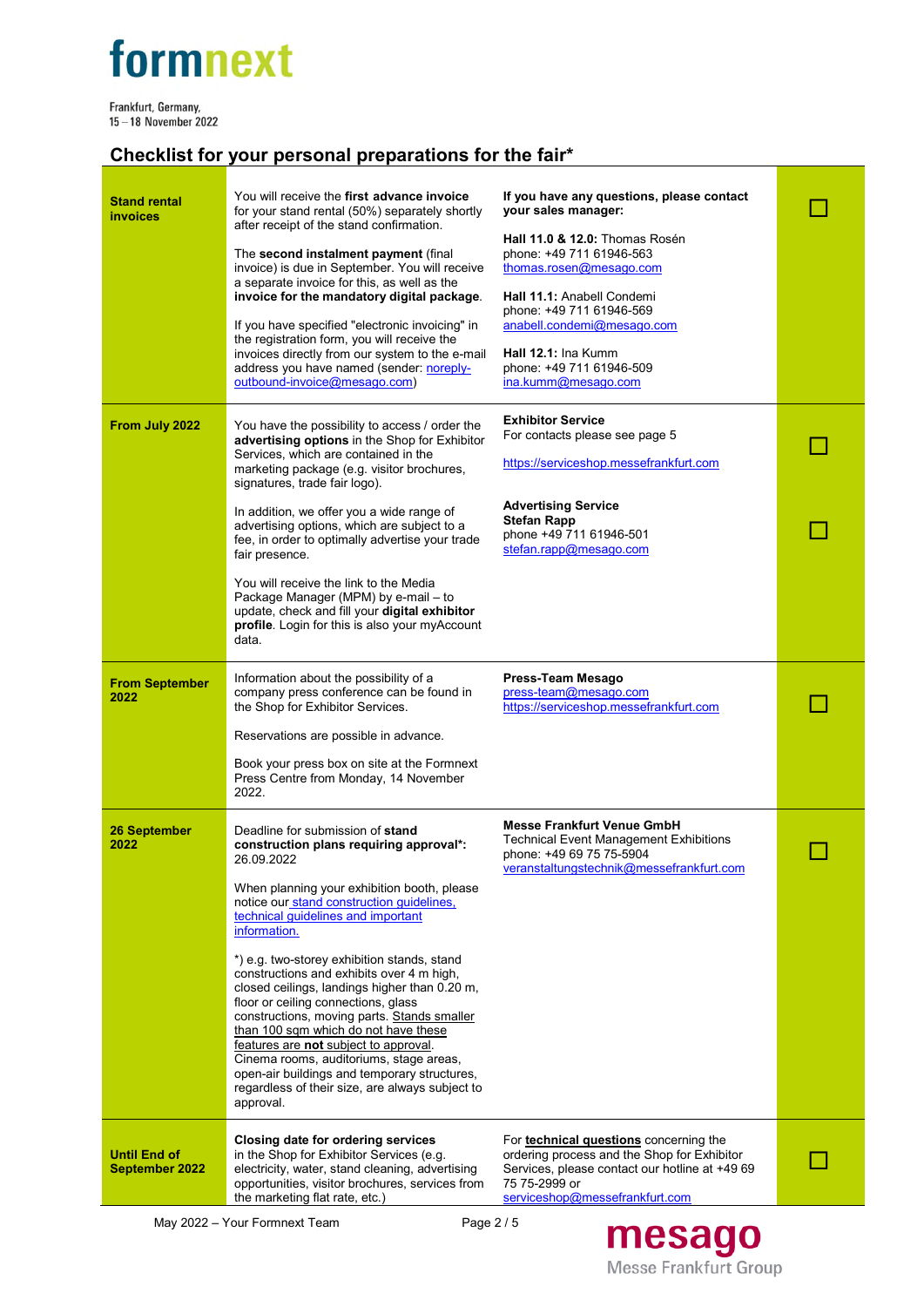# formnext

Frankfurt, Germany,<br>15 – 18 November 2022

## **Checklist for your personal preparations for the fair\***

| <b>From Early</b><br>October 2022                                                                         | After that, service providers will charge<br>late order surcharges for orders.                                                                                                                                                                                                                                                                                                                                                                                                                                                                                                                                                                                                                                                                                                 | If you have any questions about the trade fair<br>login / myAccount, please contact the hotline<br>mvaccount@messefrankfurt.com |  |
|-----------------------------------------------------------------------------------------------------------|--------------------------------------------------------------------------------------------------------------------------------------------------------------------------------------------------------------------------------------------------------------------------------------------------------------------------------------------------------------------------------------------------------------------------------------------------------------------------------------------------------------------------------------------------------------------------------------------------------------------------------------------------------------------------------------------------------------------------------------------------------------------------------|---------------------------------------------------------------------------------------------------------------------------------|--|
| 4 October 2022                                                                                            | Deadline for registration for early<br>construction subject to a fee.<br>With a stand size of 150sqm - 199sqm you<br>can book one day for early construction, for a<br>stand size over 200sqm up to two days. For<br>stands with more than one floor, 2 days of<br>early set-up can generally be booked.                                                                                                                                                                                                                                                                                                                                                                                                                                                                       | <b>Exhibitor Service</b><br>Katharina Kato<br>katharina.kato@mesago.com<br>phone: +49 711 61946-255                             |  |
| 4 October 2022                                                                                            | <b>Suspensions / Rigging</b><br>Please send your suspension plans to<br>suspensions@messefrankfurt.com for review<br>and approval.                                                                                                                                                                                                                                                                                                                                                                                                                                                                                                                                                                                                                                             | <b>Messe Frankfurt Venue GmbH</b><br>Phone: +49 69 7575-6899<br>suspensions@messefrankfurt.com                                  |  |
| <b>14 October 2022</b>                                                                                    | Registration deadline for your co-<br>exhibitors<br>Co-exhibitor registration is available via<br>https://serviceshop.messefrankfurt.com<br>If you register a co-exhibitor after this date,<br>the company name will only appear in the<br>online exhibitor directory and no longer in the<br>print media.                                                                                                                                                                                                                                                                                                                                                                                                                                                                     | For questions:<br>(hall: 12.0, 12.1, 11.0, 11.1.)<br>Katja Weller<br>phone: +49 711 61946-572<br>katja.weller@mesago.com        |  |
| 7 November 2022                                                                                           | <b>Advertisements for the Jobwall</b><br>Send us your job advertisements for posting<br>on the job wall.                                                                                                                                                                                                                                                                                                                                                                                                                                                                                                                                                                                                                                                                       | <b>Caroline Muders</b><br>caroline.muders@mesago.com<br>phone: +49 711 61946-568                                                |  |
| 8 to 9 November<br>2022                                                                                   | Early assembly, subject to a charge<br>9.11.2021 beginning 7.00 a.m.<br>10.11.2021 beginning 7.00 a.m.                                                                                                                                                                                                                                                                                                                                                                                                                                                                                                                                                                                                                                                                         | <b>Exhibitor Service</b><br>Katharina Kato<br>katharina.kato@mesago.com<br>phone: +49 711 61946-255                             |  |
| 10 to 14<br>November 2022                                                                                 | Regular setup:<br>In the time from $10 - 13$ November 2022 daily 24 hours; on 14 November 2022 until 6:00 p.m.<br>Attention: On 14 November 2022 from 6:00 p.m. carpet laying in the corridors, assembly only<br>possible within the stands!                                                                                                                                                                                                                                                                                                                                                                                                                                                                                                                                   |                                                                                                                                 |  |
| 8 to 14 November<br>2022                                                                                  | Access to the fairgrounds during construction:<br>From 8 to 14 November 2022 entrance to the exhibition grounds for cars / vans / trucks<br>exclusively via "Tor West" (gate West). Please follow the signs!                                                                                                                                                                                                                                                                                                                                                                                                                                                                                                                                                                   |                                                                                                                                 |  |
| 15 to 18<br>November 2022                                                                                 | <b>Opening hours</b><br><b>Visitors</b><br><b>Exhibitors</b><br>(only with valid exhibitor pass)<br>7:00 a.m. to 7:00 p.m.<br>7:00 a.m. to 4:00 p.m. (Friday)                                                                                                                                                                                                                                                                                                                                                                                                                                                                                                                                                                                                                  | $9:00$ a.m. to $6:00$ p.m.<br>9:00 a.m. to 4:00 p.m. (Friday)                                                                   |  |
| <b>18 November</b><br>2022/<br><b>Dismantling</b><br>situation directly<br>after the trade fair<br>closes | Delivery of empty packaging materials beginning at about 7:00 p.m.<br>Please note: Cars, vans and trucks will not be allowed to enter the exhibition grounds directly<br>after the trade fair closes at 4:00 p.m., but only from approx. 6:00 p.m.<br>Exhibitors who already park their cars on the exhibition grounds and have an exhibitor parking<br>permit can drive up to the halls before this time in order to remove their equipment by hand.<br>Please note, however, that no (freight) elevators will be available between 4:00 - 6:00 pm.<br>We therefore recommend that exhibitors who only have to transport a small volume of equipment<br>to their cars by hand park their cars on the exhibition grounds. An exhibitor parking permit for this<br>is required. |                                                                                                                                 |  |

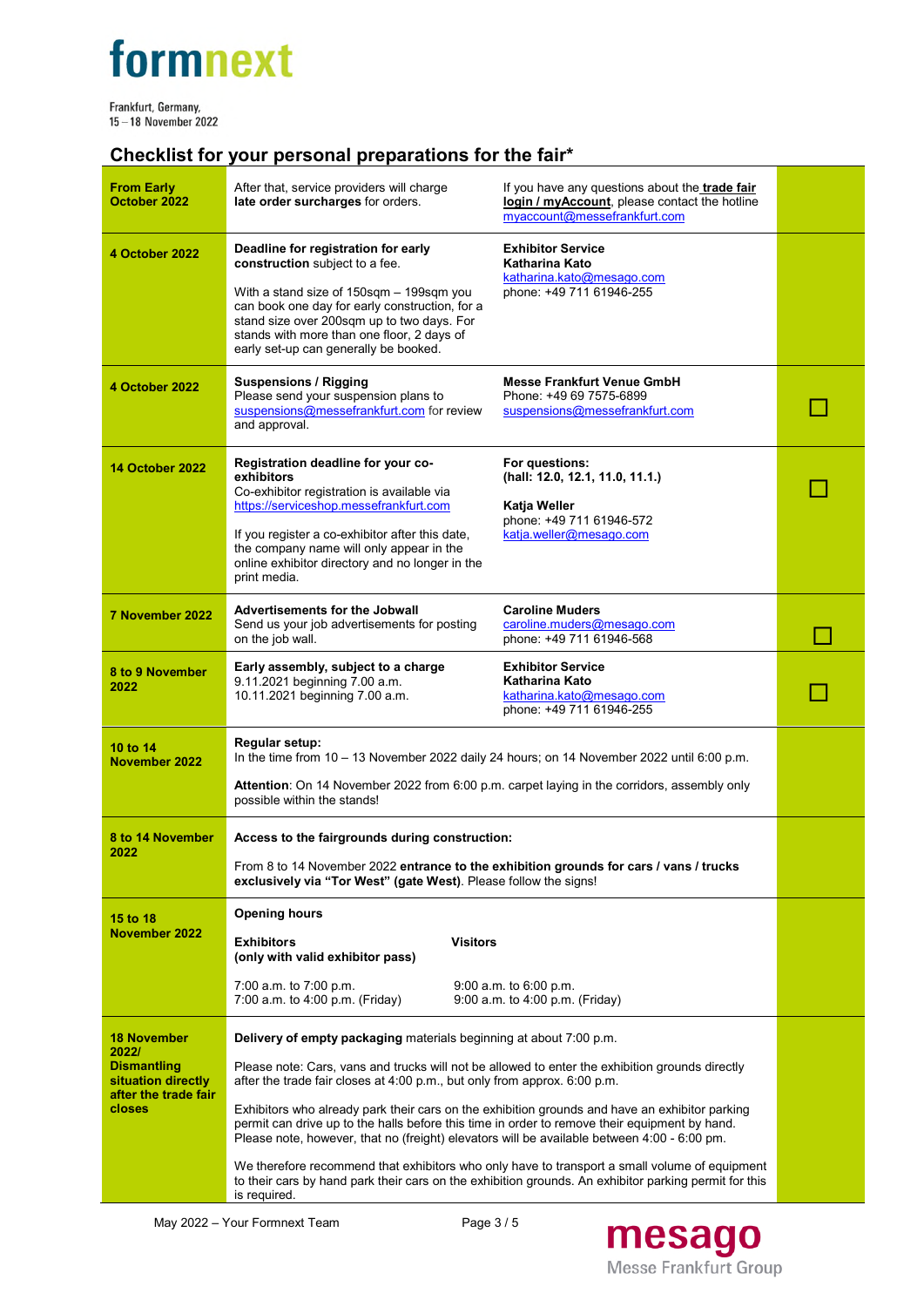

Frankfurt, Germany, 15-18 November 2022

### **Checklist for your personal preparations for the fair\***

| 18 to 21<br>November 2022                   | Regular dismantling<br>Beginning 18 November after 4 p.m. non-stop until 21 November 2022 12p.m.                                                                |  |
|---------------------------------------------|-----------------------------------------------------------------------------------------------------------------------------------------------------------------|--|
| beginning by the<br>end of November<br>2022 | You will receive <b>invoices</b> for the <b>services</b> you have ordered (electricity, water, stand cleaning,<br>forwarding services, exhibitor passes, etc.). |  |

\**Please note that this sequence may vary depending on when you register for the fair.*